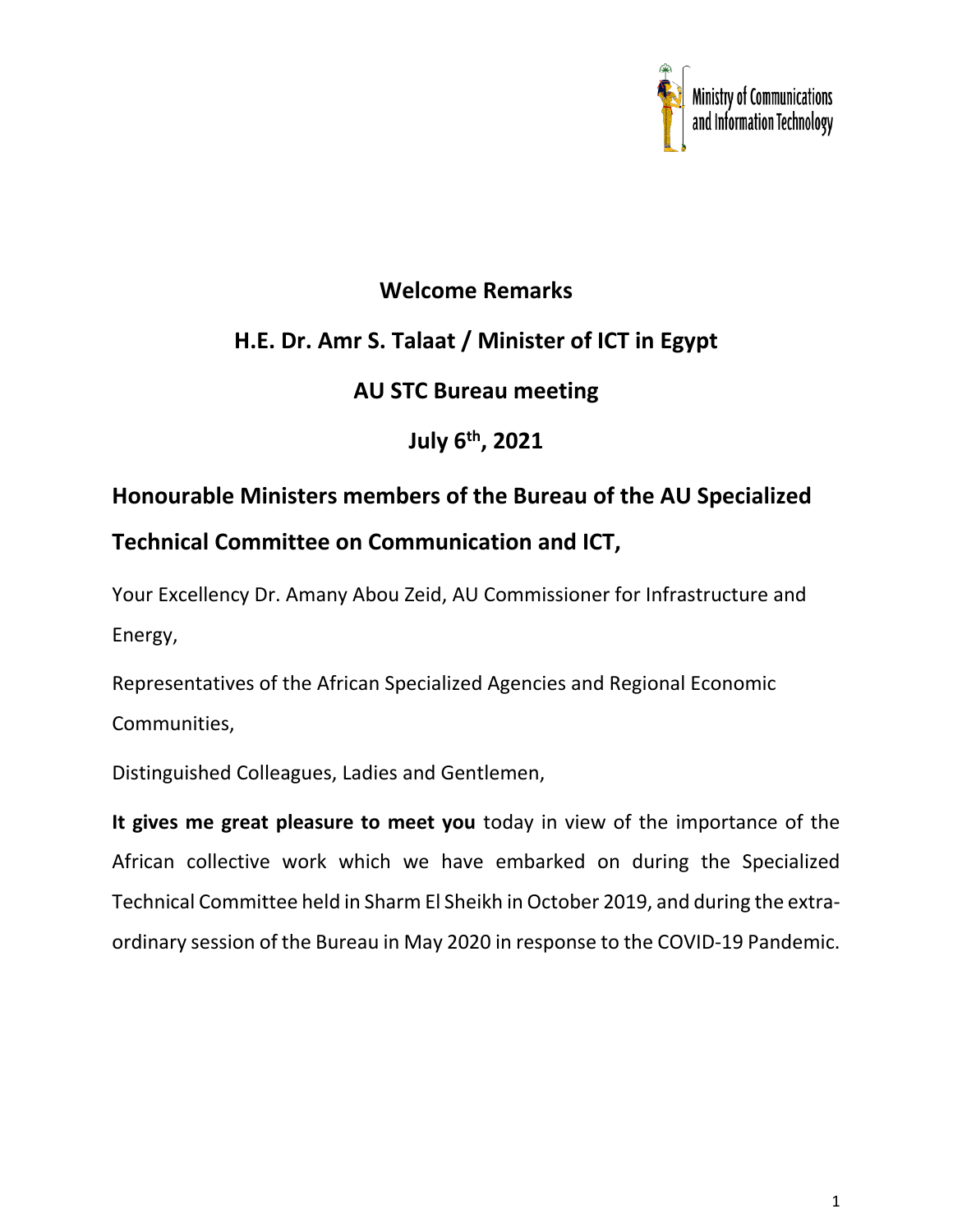**Since then, and in close cooperation with the AU Commission**, we were able to pin down a number of major areas that need our un-divided attention to speed up the digital transformation in Africa.

**The AU progress report** is comprehensive in offering cogent recommendations that are geared towards intersectoral actions to strengthen the eco system for digital transformation and the establishment of harmonized regional and continental digital ID systems.

**In this context,** it is of paramount importance that we focus on leverage points to expand and diversify African resources by building upon the network of international cooperation availed by development partners such as UN Agencies, international organizations and banks.

**We affirm that work and priority setting need to remain in African hands while mobilizing external resources**. Interestingly, the language used among all has been unified, which gives us as African countries an unprecedented opportunity to work holistically in line with our 2063 goals. Here I would like to refer to the UN SG Roadmap for Digital Cooperation which stresses on digital inclusion, universal connectivity, capacity building, cooperation in artificial intelligence, in addition to promoting trust and security in the digital environment.

**I note with satisfaction** that the African Digital Transformation Strategy adopted during our last Specialized Technical Committee in October 2019 corresponds with the mentioned road-map.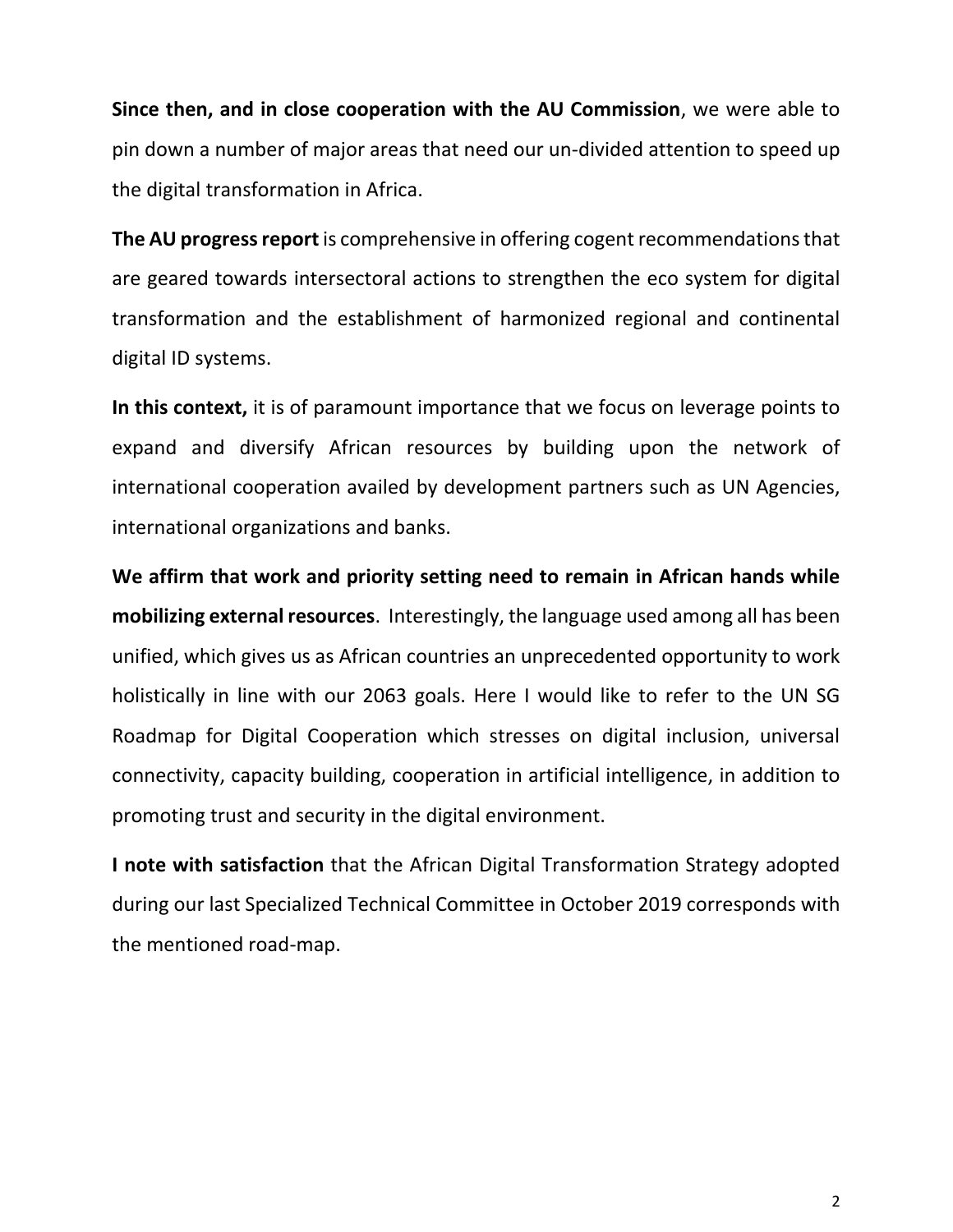**In each of our action lines, we can identify selective partners from the international community and pin point to success stories where individual African countries have been engaged.** Let's draw on this map of success and build on them in the suggested focus groups. For instance, I am happy that Egypt under the World Food Program is creating a digital platform for Africa targeting the goal of zero hunger. This triangular facilitation based on "south- south- development partners" is a model to emulate.

**The plans we have for reformed and resilient Health, Education and Agricultural sectors**, could be best served through the vehicle of the AI Working Group. I invite you to make use of the growing Egyptian portfolios of solutions in those subjects and our developing centre of excellence for the formation of qualified resources. African countries who participate on the international front should act as a bridge to communicate African stances and tailor international expertise to continental specifications. I urge the AI group to finalize the 19 points pan African stance in order to be raised to the attention of STC 4 that is due end of 2021.

**On the innovation and entrepreneurship front,** 7000 trainees and 78 small enterprises have benefitted from the African App Launchpad presidential initiative. The AAL works by availing a high-quality, technology-learning online platform through crowd-sourcing top online content delivered through leading MOOCs platforms.

**In Capacity Building**, Egypt believes in the potential of African human competencies in ICT. The initiative of the Egyptian African Telecom Regulatory Training Center (EG-ATRC) aims at building African human competencies capable of dealing with the emerging challenges in the sector. Our Egypt Post's training centre welcomes the availing of e-commerce operation readiness programs as well as Fintech.

3